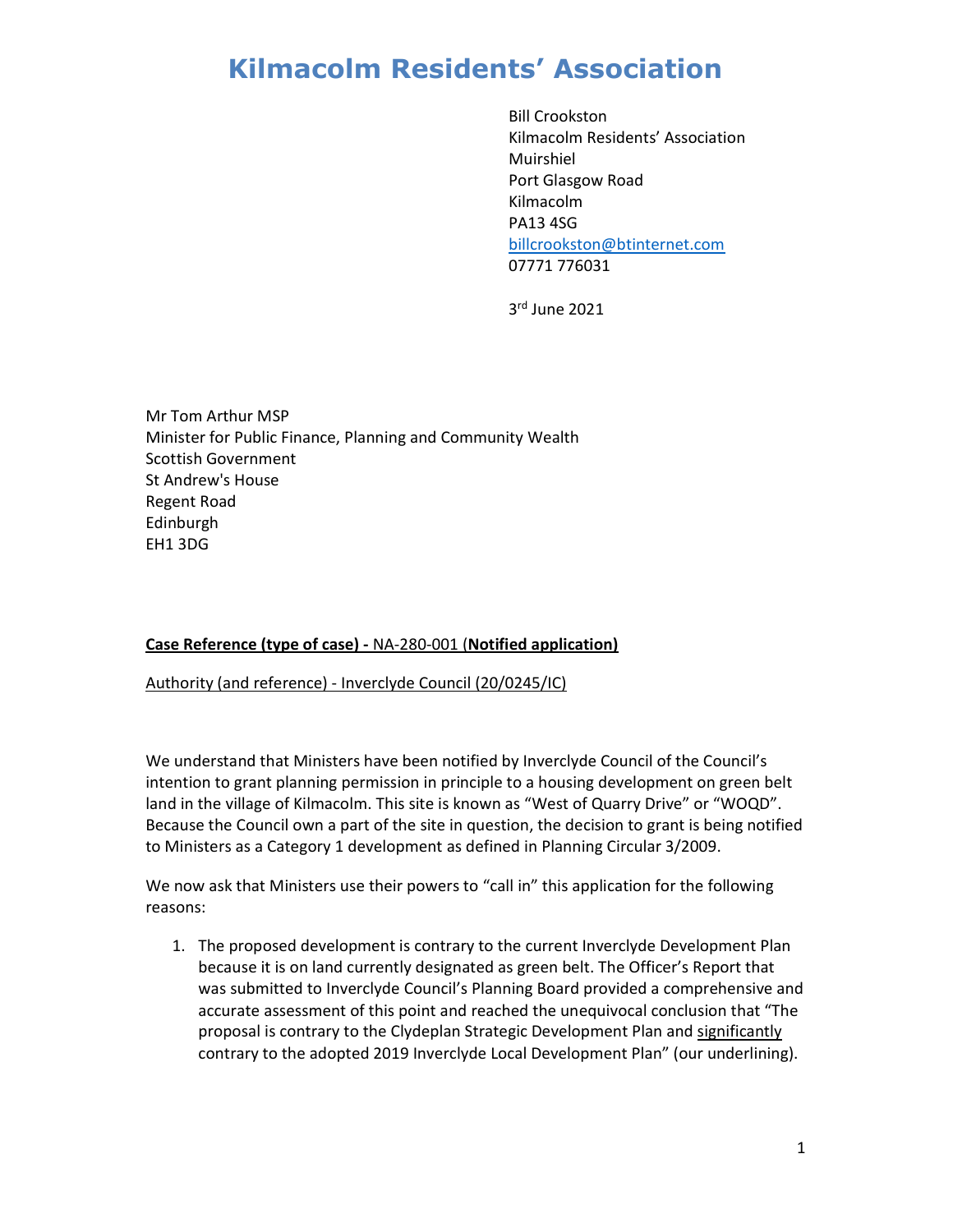- 2. The proposal is for more than 50 houses and therefore is defined as a major development in terms of The Town and Country Planning (Hierarchy of Developments) (Scotland) Regulations 2009.
- 3. In its decision to grant planning permission, Inverclyde Council failed to comply with the requirement set out in paragraph 13 of Planning Circular 3/2009 that it should demonstrate "that they have carefully considered the development plan and there is reasonable justification for departing from its terms" In our view, this decision represents a significant and unjustified departure from the development plan
	- a. The Council were advised by their planning officers that granting this application would help to address "an indicative shortfall of approximately 100 units in the Inverclyde part of the Renfrewshire Housing Sub-Market Area" but this is not a discrete housing market or sub-Market area to which a specific housing land requirement attaches. It is, rather, a "local authority sub-area" which forms part of the already well-supplied Renfrewshire HSMA. We have obtained confirmation of this point from Clydeplan and attach the relevant correspondence. In addition to the Kilmacolm and Quarriers local authority sub-area, Inverclyde also contains two other sub-areas (Inverclyde East and Inverclyde West) but Inverclyde Council does not identify Housing Land Requirements for these.
	- b. Inverclyde Council's Housing Technical Report that accompanies the proposed LDP https://www.inverclyde.gov.uk/assets/attach/14027/Housing-Land-Technical-Report-2021-as-published-.pdf shows that the Renfrewshire HSMA has ample capacity to fulfil its private Housing Land Requirement both for the 2019-24 period (Table 7) and for the following eight years (Table 8). These tables also demonstrate that there is an adequate supply of effective housing land for both periods for the Inverclyde Council area (private and social) as well as in the Inverclyde HMA private category. There is, in other words, no housing land shortfall at Council, HMA or HSMA level that granting this application could alleviate.
	- c. Table 10 of the Council's Housing Technical Report purports to show that there is a shortfall of housing land for the 2021-26 period for the Inverclyde Council Area and the Inverclyde HMA (in both cases, private sector). These shortages only arise, however, because the Table only includes the programmed supply for that period rather than the effective supply. This approach appears to be incompatible with PAN 1/2020.
	- d. Since there is already an ample supply of housing land in the Renfrewshire HSMA, the approval of this additional site could have the effect of "crowding out" sustainable housing sites elsewhere in the HSMA.
	- e. Even if it were the case that Inverclyde Council was required to add further capacity to the Renfrewshire HSMA, paragraph 125 of Scottish Planning Policy stipulates that "Proposals that do not accord with the Development Plan should not be considered acceptable unless material considerations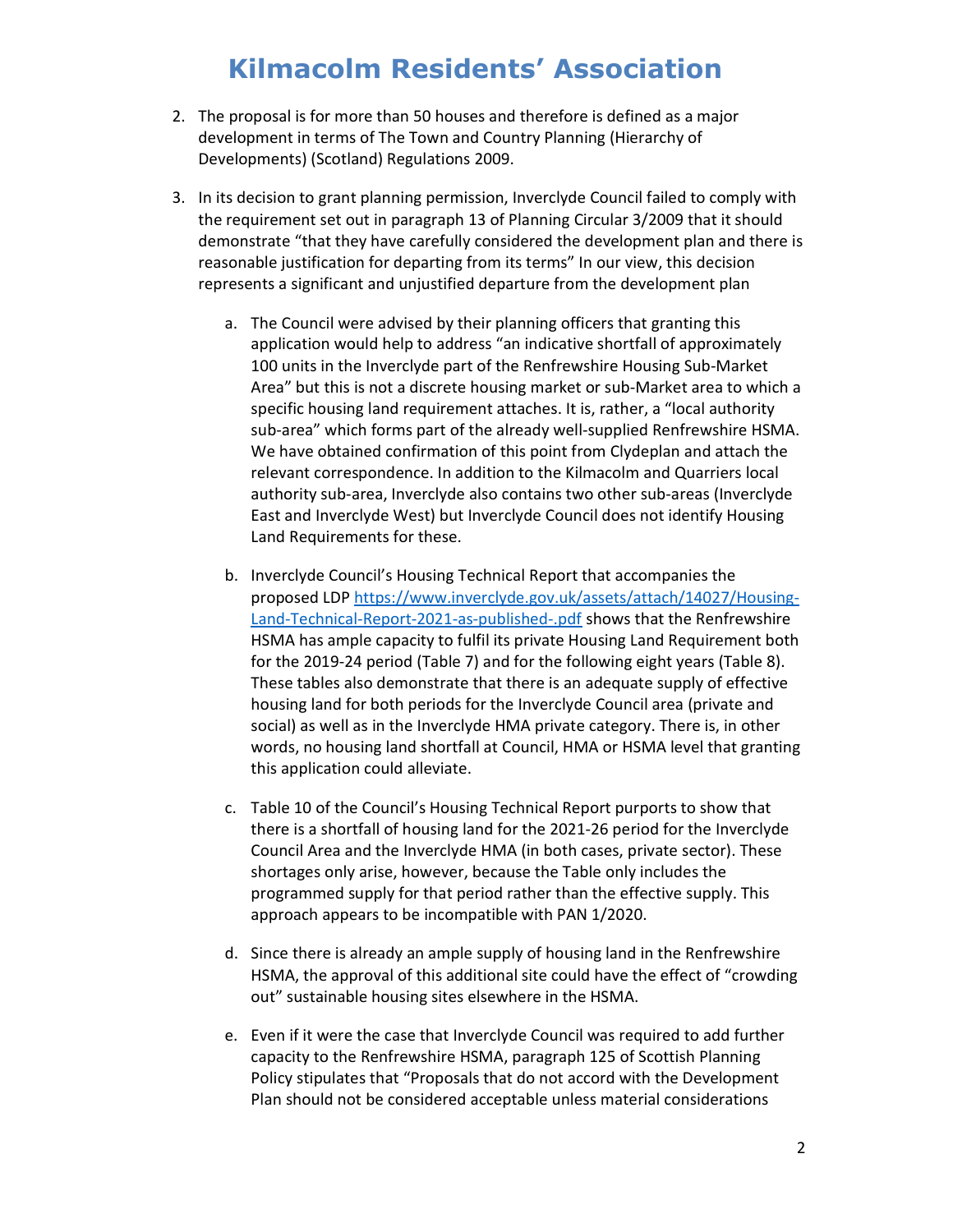indicate otherwise. Where a proposal for housing development is for sustainable development … the shortfall is a material consideration in favour of the proposal." So only a proposal for sustainable development assessed using the principles contained in paragraph 29 of SPP can tip the balance towards approval (in the absence of any other material consideration). While the Officer's Report does consider the sustainability of the site it does not conclude that the site would represent a sustainable development, merely that it is more sustainable than other land release options that were considered. The requirement is that the proposed development be sustainable, not merely that it be more sustainable than alternative sites. A centipede is taller than an amoeba but that does not mean that the centipede is a tall creature.

4. By granting planning permission for this site (which is one of several proposed by the Council in its emerging Local Development Plan) before the emerging LDP has been consulted upon, examined or approved by Ministers, the Council is effectively removing the independent scrutiny that the Examination process would have provided for what is a controversial housing site. This would be contrary to the Scottish Government's commitment to plan-led development and would set a dangerous and damaging precedent.

Ministers may find some background information helpful in reaching their decision.

- On May 25<sup>th</sup>, the DPEA Report into another proposed green belt housing development, Carsemeadow, also in the part of Inverclyde that falls into the Renfrewshire HSMA was published (PPA-280-2027-1). In his Report, Mr David Bullya identified two critical issues:
	- 1. Would the proposal be sustainable development, and
	- 2. Is there a shortfall in the effective five year housing land supply

With regard to the first issue, Mr Bullya concluded that the proposal would not be sustainable development using the criteria laid down in paragraph 29 of Scottish Planning Policy. While Carsemeadow and WOQD are not identical sites, there are sufficient similarities to make it doubtful whether the WOQD decision would lead to sustainable development.

With regards to the second issue, Mr Bullya concluded that "Across the Renfrewshire HSMA as a whole, the supply of effective housing land appears to be very healthy; therefore this provides no support to the proposal. The appellant's focus on only the Inverclyde part of that HSMA appears, on a strict interpretation of Clydeplan Policy 8, not to be supported by that policy – which refers to authority areas and HSMAs rather than parts of HSMAs." and "a demonstrable shortfall in the supply within the Inverclyde part of that HSMA would have been a material consideration in the proposal's favour. However, I am not convinced that there is any such shortfall. And I also question the logic in seeking to analyse housing demand within such a small, rural and relatively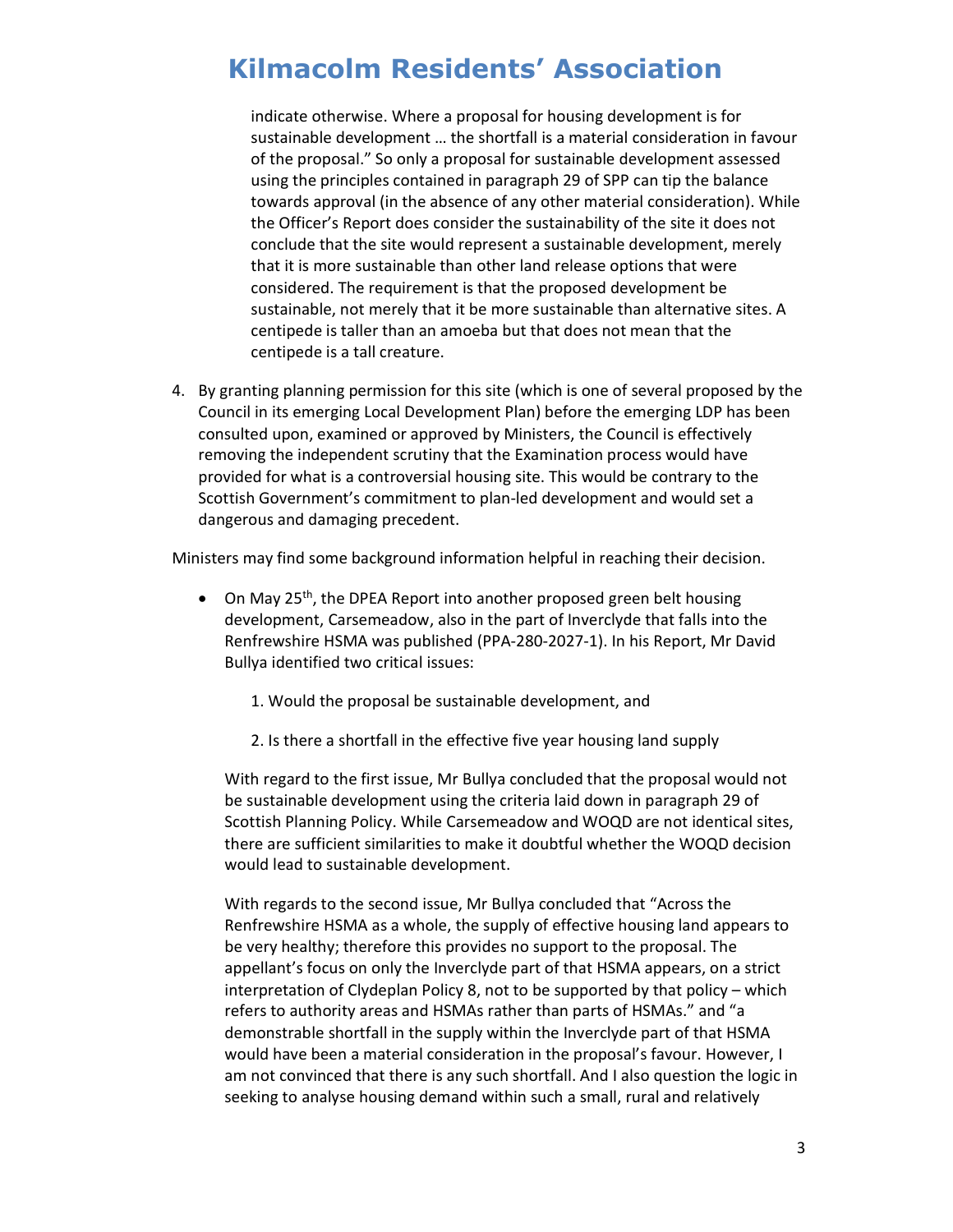inaccessible area when there appears to be a healthy supply of suitable and effective housing land available elsewhere within the same HSMA."

- This site, WOQD, was proposed as a potential housing site during the consultation period for the current (2019) Inverclyde LDP but was not taken forward by the Council. At that time, Inverclyde Council accepted that "the Inverclyde part of the Renfrewshire HSMA" was not a discrete HMA or sub-HMA. Inverclyde Council's position was set out in response to the Reporter's further information request and can be found here https://www.dpea.scotland.gov.uk/Document.aspx?id=579158 The Reporter who examined the 2019 LDP considered this point in some depth and sought and obtained confirmation of the Council's position from Clydeplan before accepting that it was correct. Clydeplan's position is set out here https://www.dpea.scotland.gov.uk/Document.aspx?id=579159 It is not at all evident why Inverclyde Council has changed its position on this point between 2019 and 2021. Such inconsistency does not assist plan-led development.
- The would-be developers of the WOQD site, having failed to have the site included in the 2019 LDP, then sought (in conjunction with others) a judicial review of the finalised LDP. The Court of Session found in July 2020 that there were "material flaws" in the way in which the adequacy of the housing land requirement had been calculated and quashed Chapter 7 of the LDP. Since then, however, Scottish Ministers have amended Scottish Planning Policy and introduced PAN 1/2020 in order to provide clarification of the methodology to be used in calculating the adequacy of the housing land supply (amongst other things). We are not qualified to opine on whether the changes introduced since the Court's ruling would have produced a different outcome had they been in effect at that time, but Ministers will know if such was their intention.
- While we recognise that Scottish Ministers do not consider that the weight of public opinion in a case like this should have any bearing on their decision, we believe that it is relevant for Ministers to be aware that, had this WOQD site, been brought forward, as normal, under the emerging LDP, it would have been opposed (by the Kilmacolm Residents' Association and the Kilmacolm Civic Trust as well as individuals) and would have represented an unresolved issue that would have required consideration by the Reporter conducting the Examination of the proposed LDP.

We understand that Ministers intentionally use their powers to call in planning applications very sparingly. We believe that this application raises three important questions of principle in Scottish Planning Policy:

1. When paragraph 125 of SPP allows that the sustainability of a housing site that would not otherwise be consistent with the development plan may be a "material consideration" in favour of granting planning permission, must the proposed development be absolutely sustainable or is it sufficient that it should be less unsustainable than any alternative site(s)?